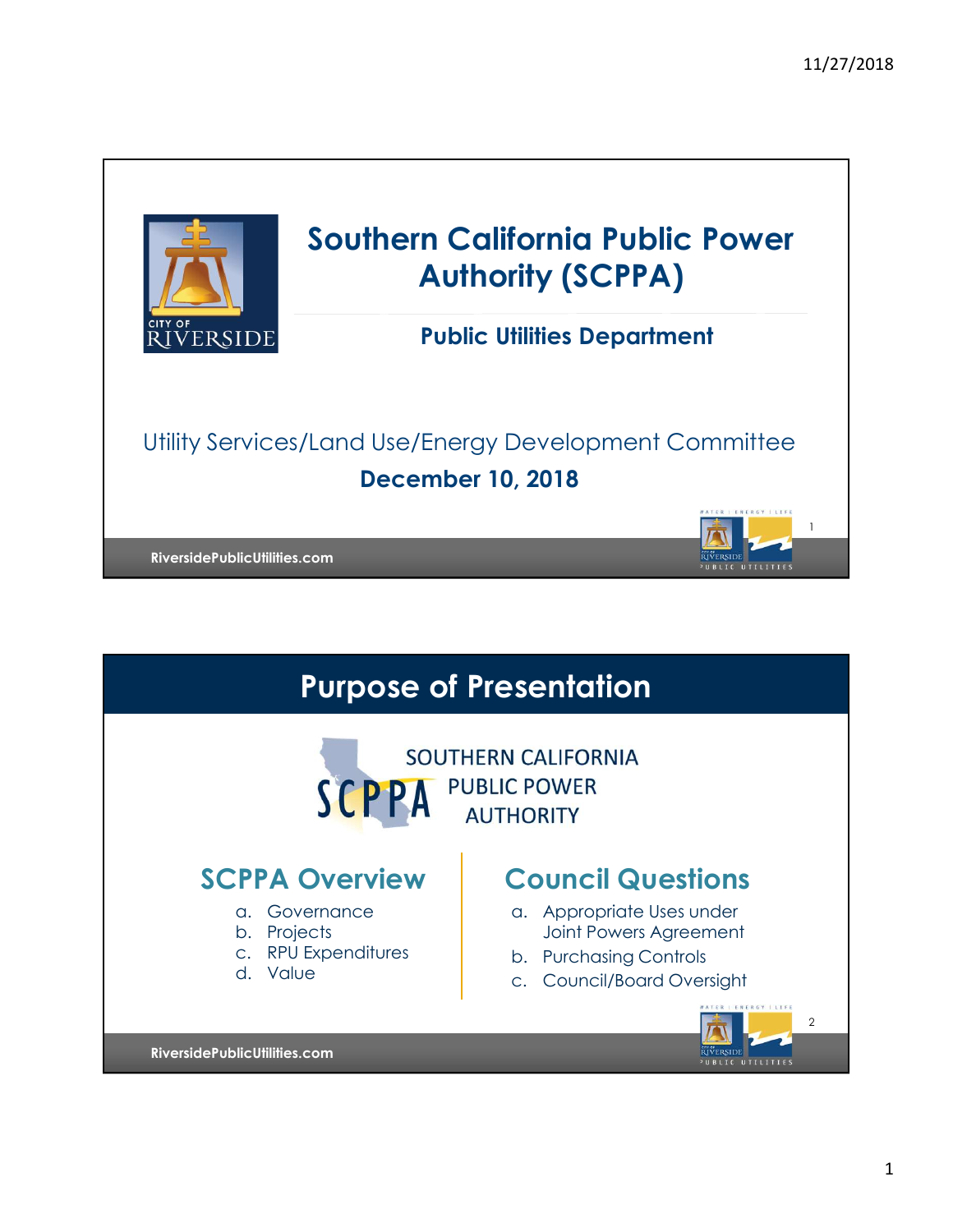

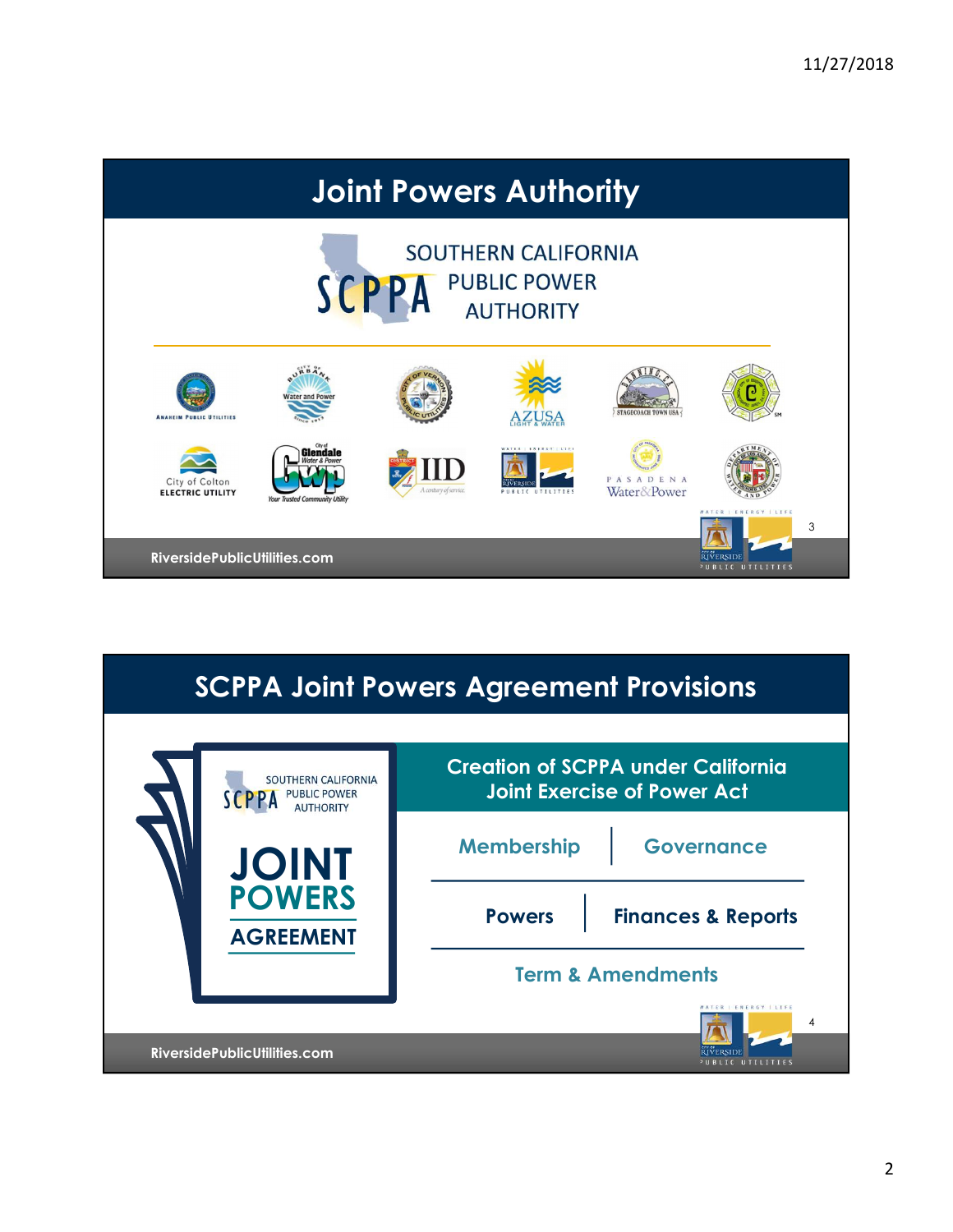# Joint Exercise of Power Act



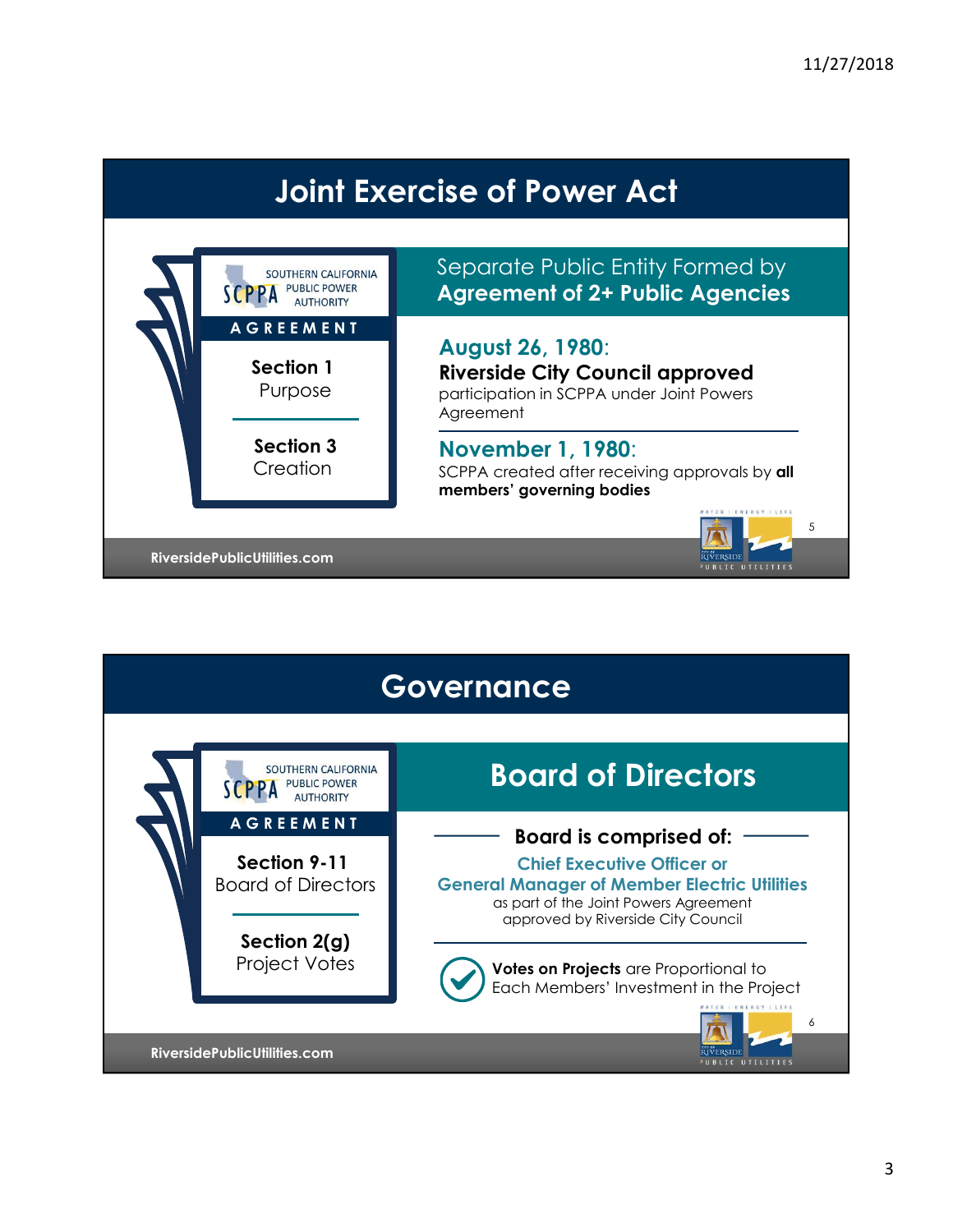



4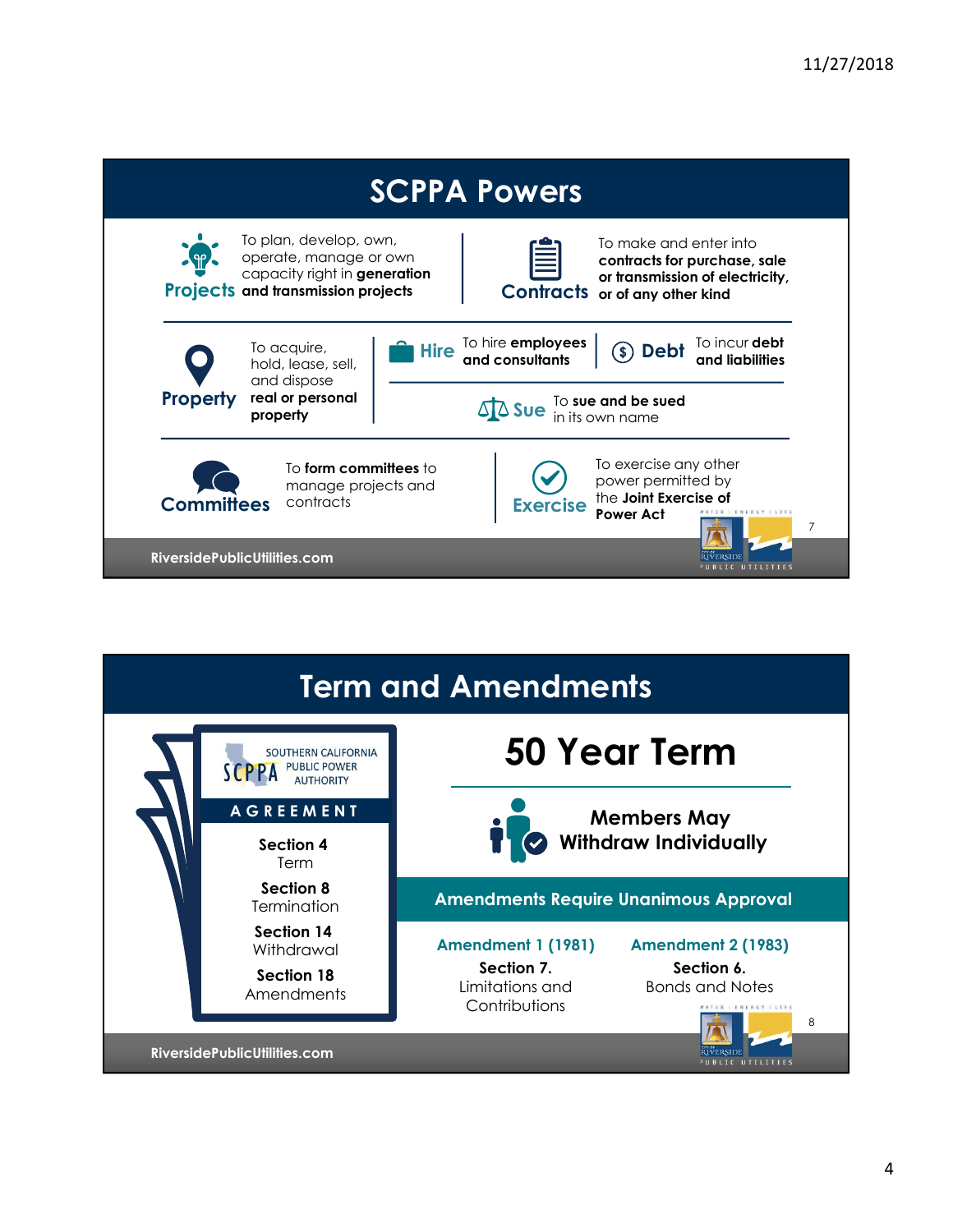

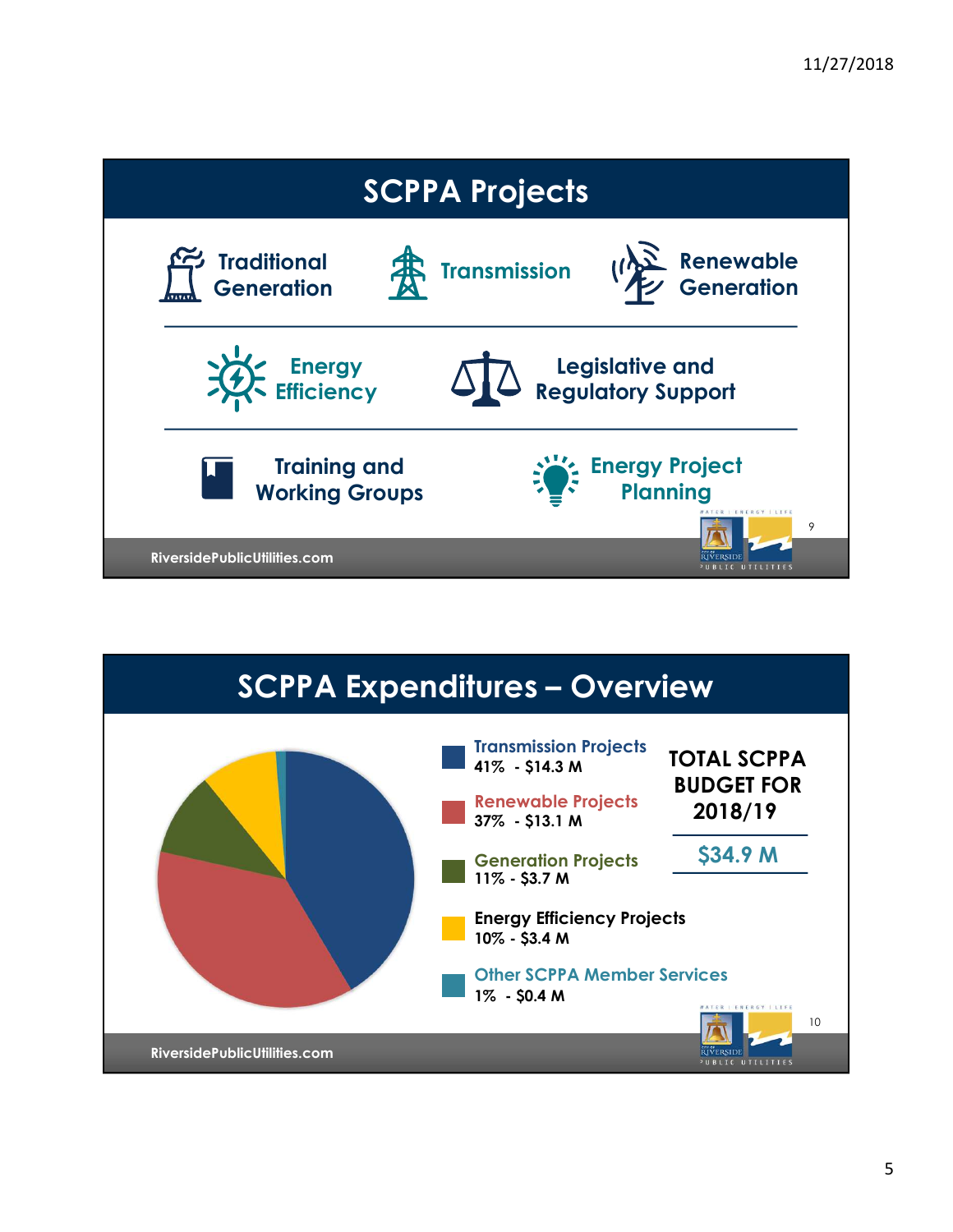|                              | <b>SCPPA Value</b> |                                                   |                                                                            |                                                                             |    |
|------------------------------|--------------------|---------------------------------------------------|----------------------------------------------------------------------------|-----------------------------------------------------------------------------|----|
|                              |                    | Economies-of-<br><b>Scale Pricing</b>             | <b>Energy Generation:</b><br>>5% savings<br>\$667,000 per year             | <b>Energy Efficiency:</b><br>4-35% savings<br>\$500,000 per year            |    |
|                              |                    | <b>Enhanced Utility/</b><br><b>City Revenues</b>  | <b>Transmission Revenue</b><br><b>Requirement:</b><br>\$37M per year (IPP) | <b>General Fund</b><br><b>Transfer:</b><br>\$4.3M per year (11.5%)          |    |
|                              |                    | <b>Subject Matter</b><br>Support<br>and Expertise | Staff Extension,<br>Development, Training,<br><b>Sharing Knowledge</b>     | Stronger Legislative/<br><b>Regulatory Presence</b><br>ATFR   FNFRGY   LIFF | 11 |
| RiversidePublicUtilities.com |                    |                                                   |                                                                            |                                                                             |    |

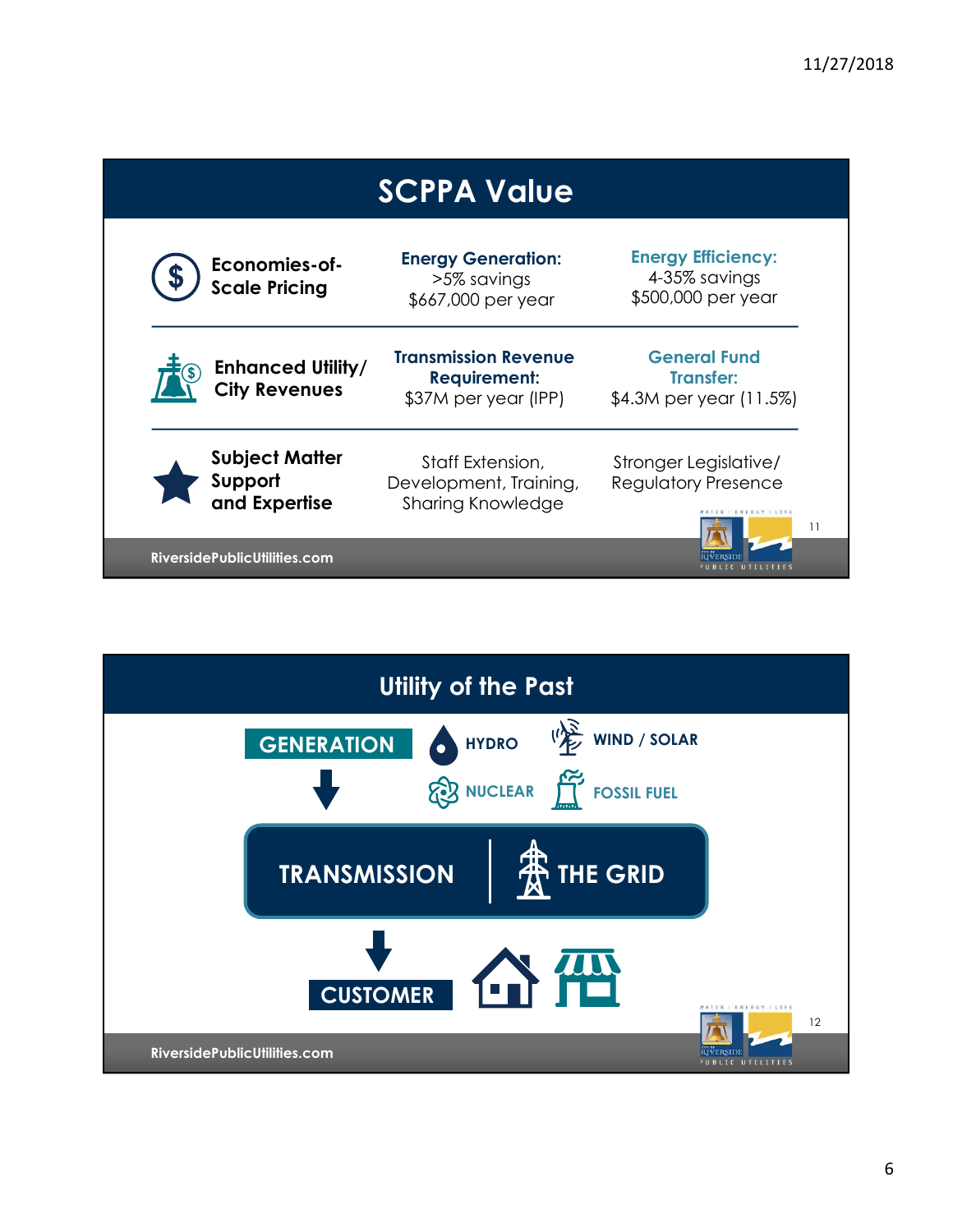

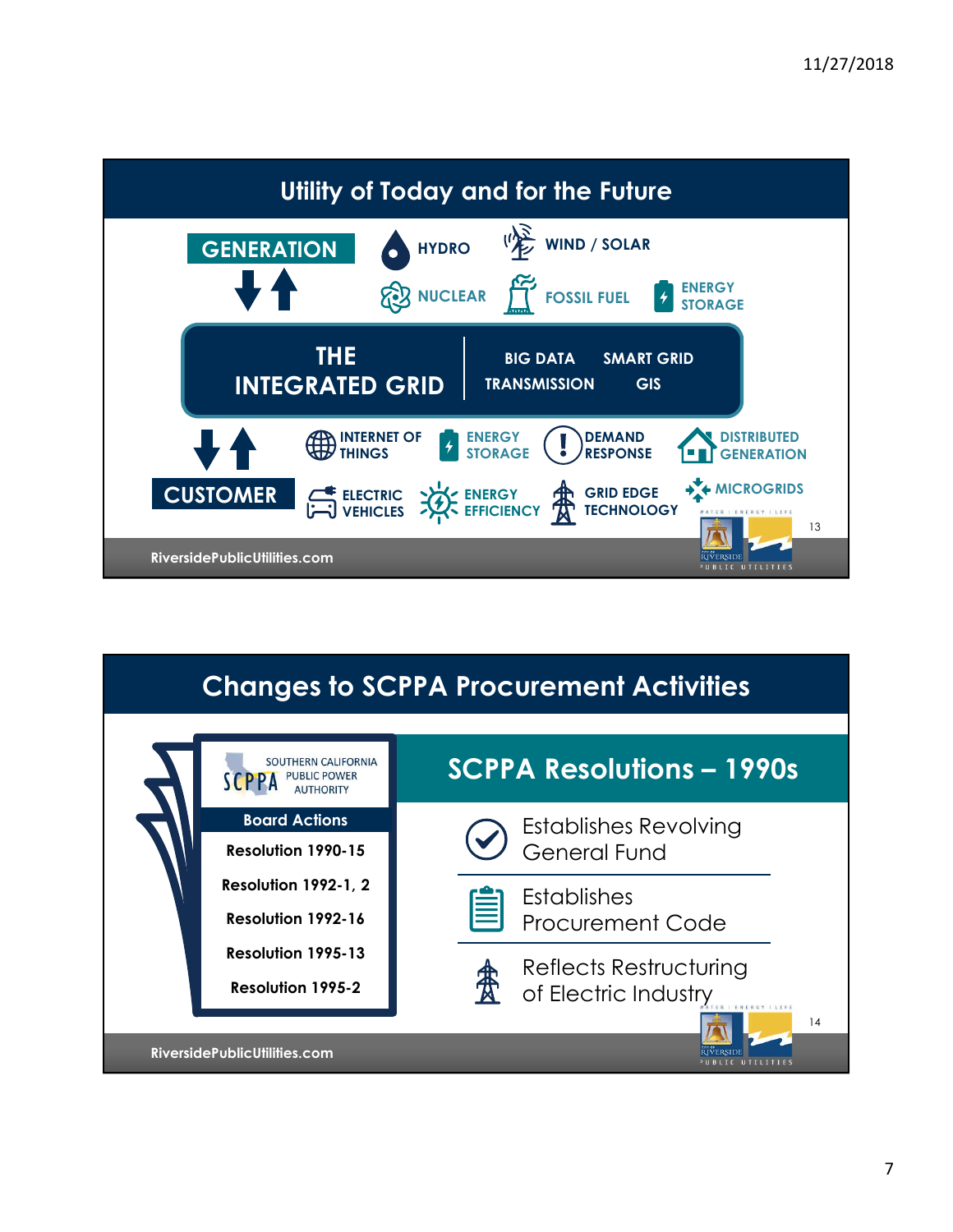

#### **RiversidePublicUtilities.com** 16 AB 1890 SB 1037 AD 2021 Public Benefits First Procurement of Filipiancy Charge Energy Efficiency Enterchicy Reporting AB 2021 Annual Energy Updated Energy<br>Fificiency Efficiency **Efficiency** Targets Reporting AB 2227 Updated Energy Efficiency Efficiency by Requirements 2015 SB 350 Double Energy 2030 16 Public ------ 2001 **Benefits** State and Utility Agreement wit Committee Contributions to **UCR & ICE Energy** Reduce Energy Usage Agreement with **Quantification** UCR & ICE Energy Agreement 2001 **Enterprise 2005 Energy Efficiency** First Energy Quantification Efficiency Program Agreement **Agreement** First Energy State Actions 1996 2005 2006 2006 2006 2006 2015 <sup>2012</sup> <sup>2015</sup> SCPPA Actions 2000 2006 SCPPA Actions in Response to State Mandates: Energy Efficiency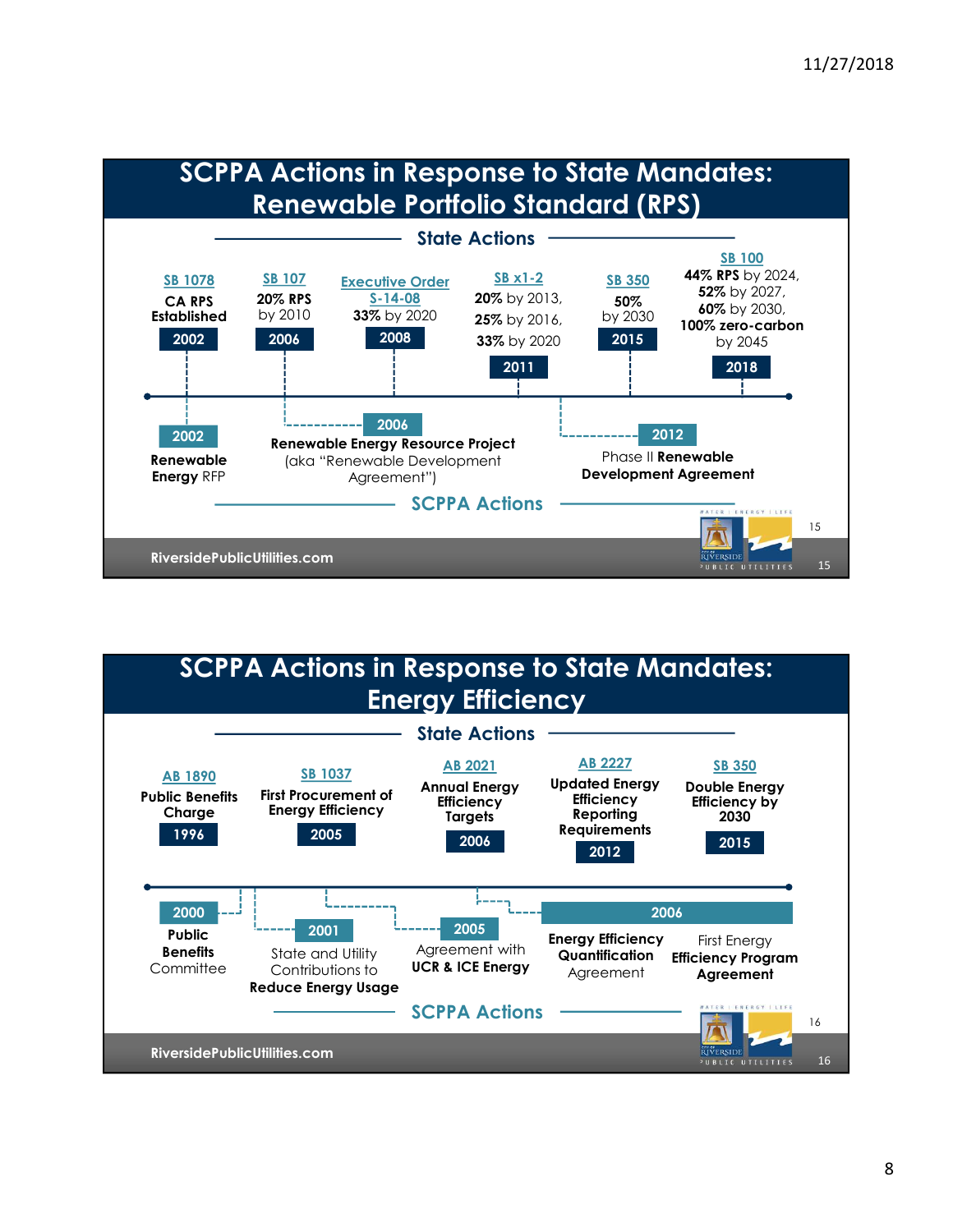## Energy Efficiency Procurement



### Public Utilities Code 9615(a)

Energy Efficiency Procurement<br>
STATE LAW<br>
STATE LAW<br>
SE 1037 (2005)<br>
Noted Section<br>
Maded Section<br>
SE 1037 (2005)<br>
Added Section<br>
SE 105 to the Public<br>
Function responses that are cost<br>
Function responses that are cost<br>
Fu Utilities Code effective, reliable, and feasible." "Each local publicly owned electric utility, in procuring energy, shall first acquire all available energy efficiency and demand reduction resources that are cost

## Amended Section **Public Utilities Code 25310(a)**

energy efficiency savings by 2030<br>Code Requires the state to double statewide



RiversidePublicUtilities.com **Committee Committee Committee Committee Committee Committee Committee Committee** 

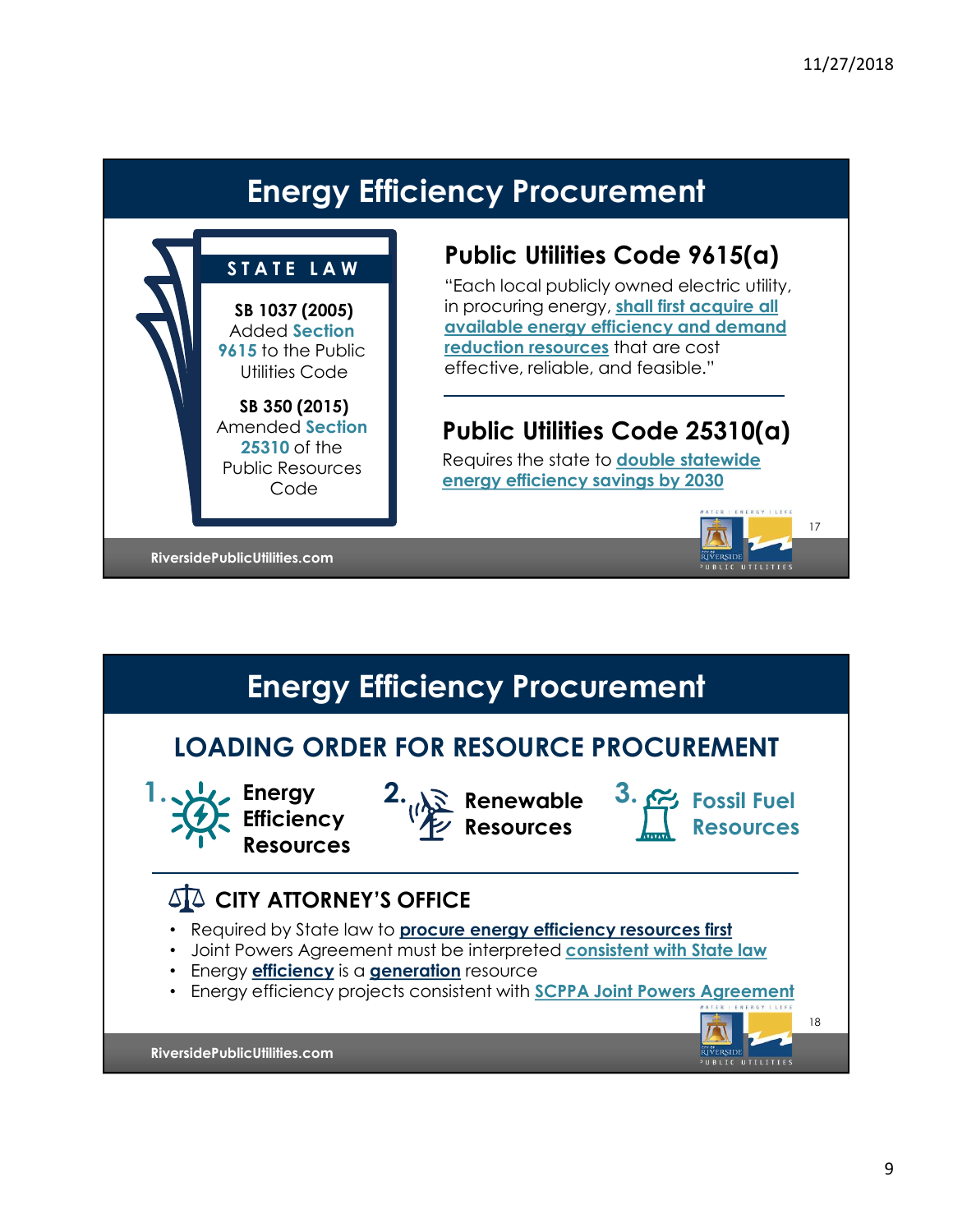